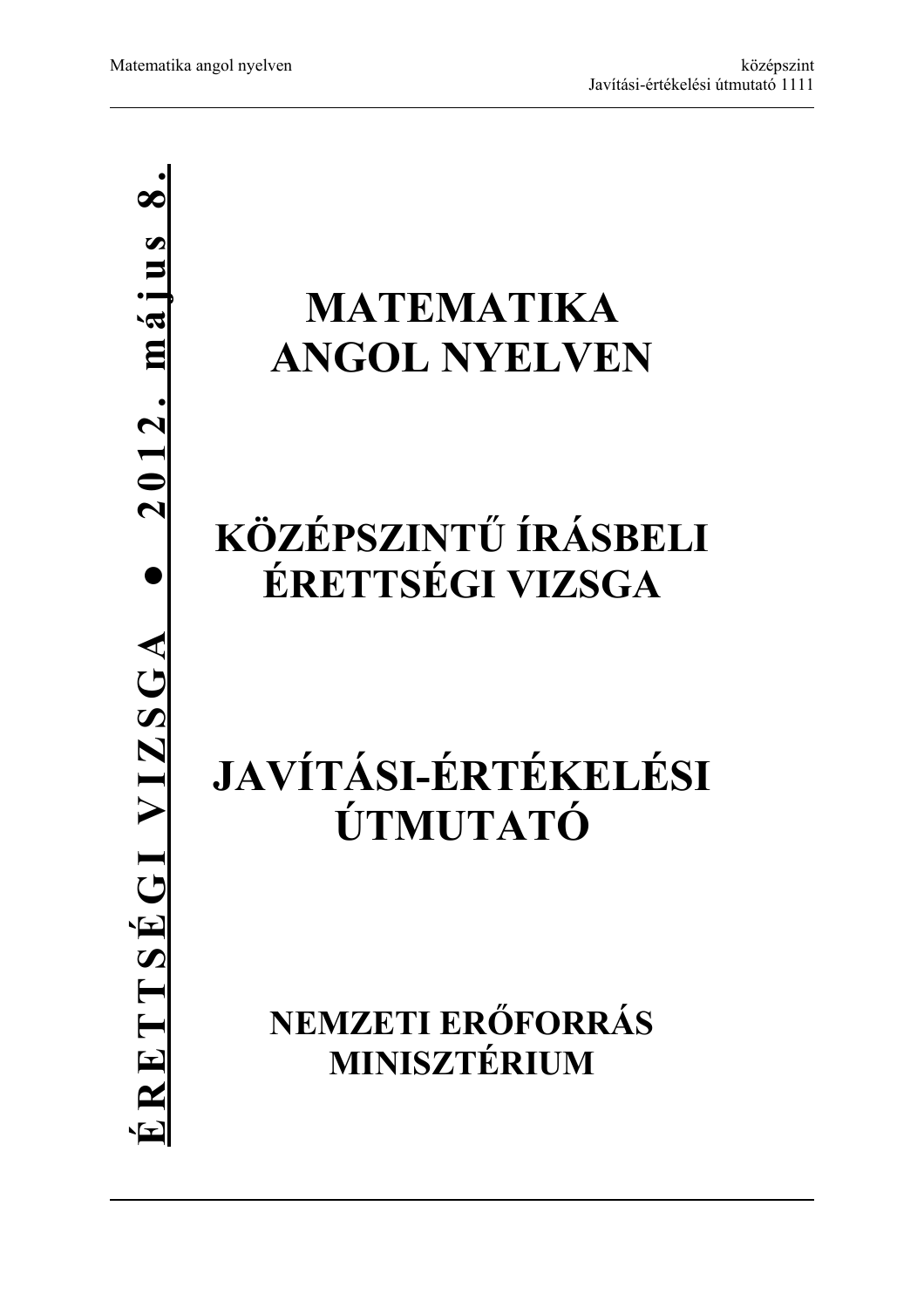### **Instructions to examiners**

#### **Formal requirements:**

- 1. Mark the paper in **ink, different in colour** from the one used by the candidate. Indicate the errors, incomplete solutions, etc. in the conventional way.
- 2. The first one of the rectangles under each problem shows the maximum attainable score on that problem. The **points** given by the examiner are to be entered **in the rectangle** next to that.
- 3. **If the solution is perfect**, it is enough to enter the maximum scores in the appropriate rectangles.
- 4. If the solution is incomplete or incorrect, please indicate the individual **partial scores** in the body of the paper, too.
- 5. Do not assess anything, except diagrams, that is written in pencil.

#### **Assessment of content:**

- 1. The markscheme may contain more than one solution for some of the problems. If the **solution by the candidate is different**, allocate the points by identifying the parts of the solution equivalent to those of the solution(s) given in the markscheme.
- 2. The subtotals in the markscheme can be **further divided**, but the scores awarded should always be whole numbers.
- 3. If it is clear that the reasoning and the final answer are both correct, you may award the maximum score even if the solution is **less detailed** than the one in the markscheme.
- 4. If there is a **calculation error** or inaccuracy in the solution, only take off the points for that part where the error occurs. If the reasoning remains correct and the error is carried forward, the points for the rest of the solution should be awarded.
- 5. In the case of a **principal error**, no points should be awarded at all for that section of the solution, not even for steps that are formally correct. (These logical sections of the solutions are separated by double lines in the markscheme.) However, if the wrong information obtained owing to the principal error is carried forward to the next section or in the next part of the problem and is used correctly, the maximum score is due for the next part, provided that the error has not changed the nature of the task to be completed.
- 6. Where the markscheme shows a **unit** or a **remark** in brackets, the solution is considered complete without that unit or remark as well.
- 7. If there are more than one different approaches to a problem, **assess only the one indicated by the candidate**.
- 8. **Do not give extra points** (i.e. more than the score due for the problem or part of problem).
- 9. **Do not take off points** for steps or calculations that contain errors but are not actually used by the candidate in the solution of the problem.
- 10. **Assess only two out of the three problems in part B of Paper II.** The candidate was requested to indicate in the appropriate square the number of the problem not to be assessed and counted in their total score. Should there be a solution to that problem, it does not need to be marked. However, if it is still not clear which problem the candidate does not want to be assessed, assume automatically that it is the last one in the question paper, and do not assess that problem.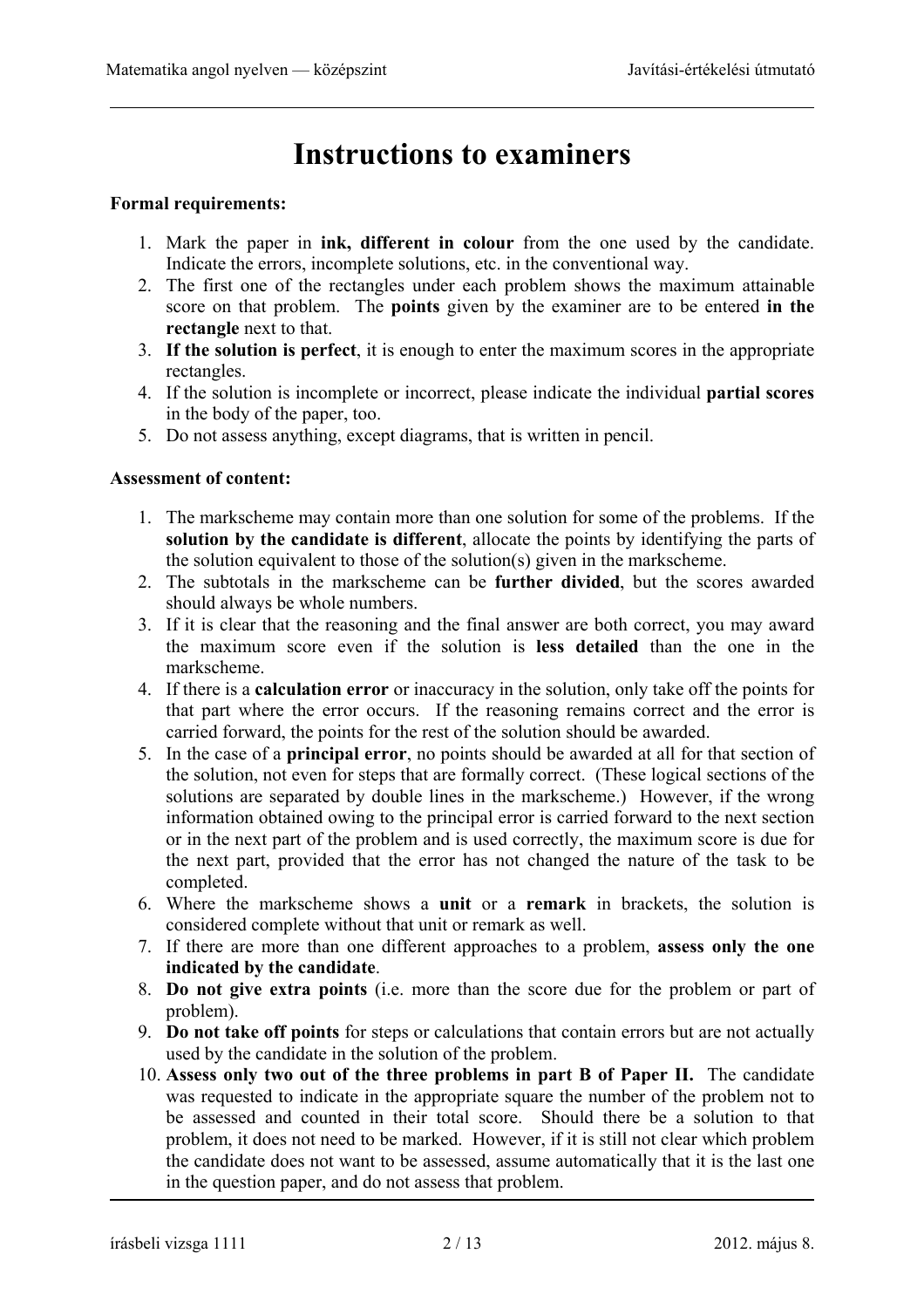| $x-3=20$      | 1 point  |                                                                        |
|---------------|----------|------------------------------------------------------------------------|
| $x = 23$      |          | $Award full mark for a 1 point correct answer without$<br>explanation. |
| <b>Total:</b> | 2 points |                                                                        |

| $a + b$       |          | Award 1 point if the answer<br>2 points $\vert$ does not make it clear that<br><b>a</b> and <b>b</b> are vectors. |
|---------------|----------|-------------------------------------------------------------------------------------------------------------------|
| <b>Total:</b> | 2 points |                                                                                                                   |

| $\overline{\phantom{a}}$<br>J. |             |  |
|--------------------------------|-------------|--|
| $\sim$<br>$x = -3$             | points<br>∽ |  |
| <b>Total:</b>                  | 2 points    |  |

| The letter marking the graph of function $g$ : B. | 2 points |  |
|---------------------------------------------------|----------|--|
| The zero of the function: $(x =) -1$ .            | 1 point  |  |
| Total:                                            | 3 points |  |

| J.                          |          |                                                                   |
|-----------------------------|----------|-------------------------------------------------------------------|
| There are 15 possibilities. |          | <sup>1</sup> 2 points $\left  \text{Accept} \right ^{6}$ as well. |
| Total:                      | 2 points |                                                                   |

| o.                                              |          |  |
|-------------------------------------------------|----------|--|
| Correct diagram.<br>R<br>A<br>V W<br>x y<br>z u | 1 point  |  |
| $A \cap B = \{x, y\}$                           | 1 point  |  |
| Total:                                          | 2 points |  |

| $t_2 = t_0 \cdot q^2$                                   | 1 point  | These two points are due if<br>50000.1.1 <sup>2</sup> is stated without                               |
|---------------------------------------------------------|----------|-------------------------------------------------------------------------------------------------------|
| $t_2 = 50000 \cdot 1.1^2$                               | 1 point  | referring to a formula.                                                                               |
| The value of the investment paper is 60 500<br>forints. | 1 point  | Award 1 mark if the value<br>in one year is calculated<br>correctly but the final result<br>is wrong. |
| <b>Total:</b>                                           | 3 points |                                                                                                       |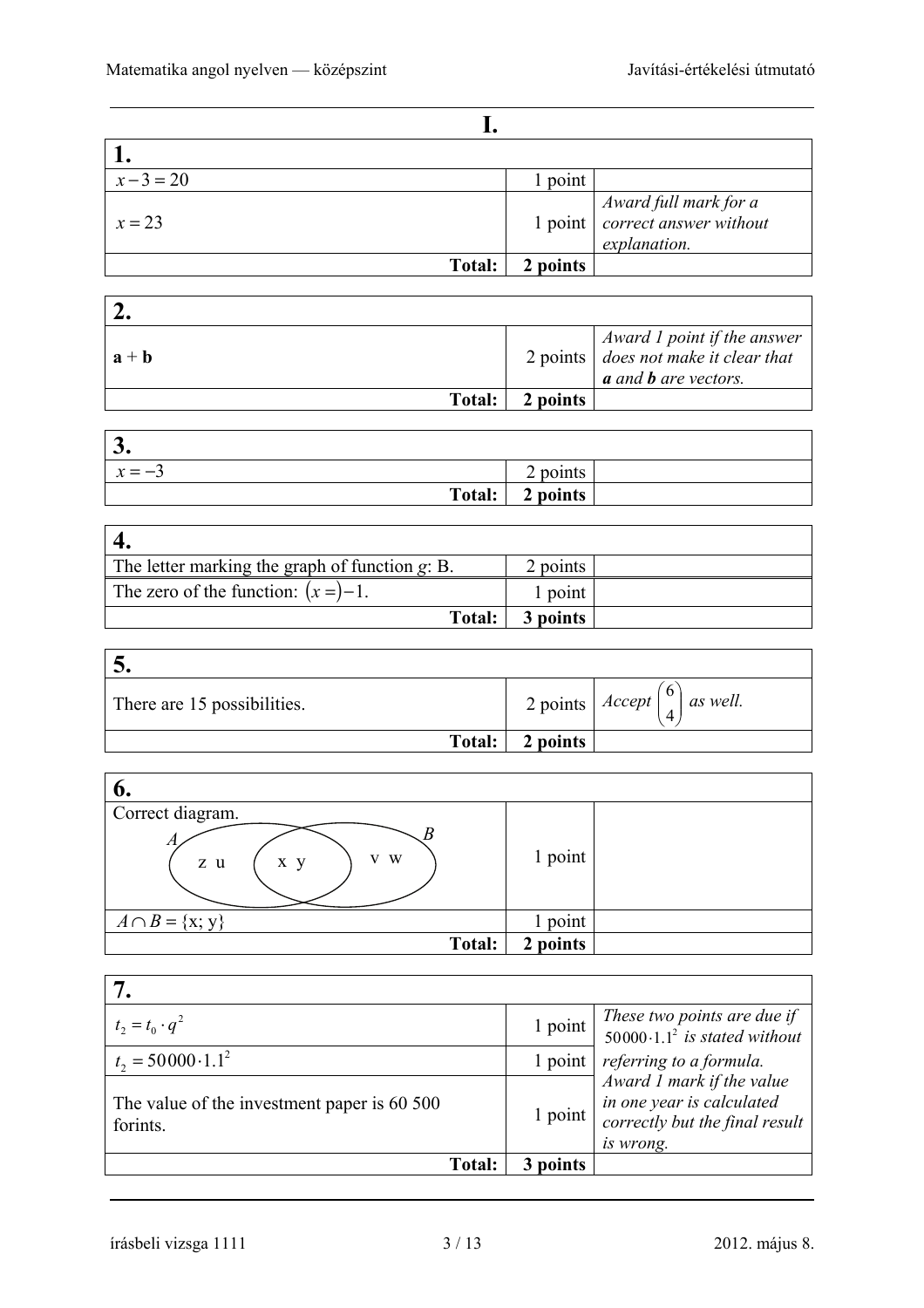| The possible values of $y$ are 1; 4; 7. | 2 points | $\begin{array}{ l } \hline l\ point\ for\ one\ or\ two\ correct\ values. \ No\ point\ if\ any\ incorrect\ value\ is\ \hline \end{array}$<br>stated. |
|-----------------------------------------|----------|-----------------------------------------------------------------------------------------------------------------------------------------------------|
| Total:                                  | 2 points |                                                                                                                                                     |

| The maximum occurs at 6. | point    |  |
|--------------------------|----------|--|
| The maximum value is 3.  | point    |  |
| <b>Total:</b>            | 2 points |  |

| 10.                                              |          |                          |
|--------------------------------------------------|----------|--------------------------|
| The diagram contains exactly one point of degree | l point  |                          |
| three,                                           |          |                          |
| exactly three points of degree two.              | point    |                          |
| exactly one point of degree one.                 | point    |                          |
|                                                  |          | All three points are due |
| Total:                                           | 3 points | for a correct diagram.   |

| <b>11.</b>                       |                |                                                                                                                                            |
|----------------------------------|----------------|--------------------------------------------------------------------------------------------------------------------------------------------|
| $(x-2)^2 + (y+1)^2 = 5$          | $2$ points $ $ | These 2 points are also<br>$\begin{array}{ l l } due if the formulae given\\ in the data tables book\\ \end{array}$<br>are used correctly. |
| The centre is point $O(2, -1)$ , | point          |                                                                                                                                            |
| the radius is $\sqrt{5}$ .       | 1 point        |                                                                                                                                            |
| <b>Total:</b>                    | points         |                                                                                                                                            |

| <b>19</b><br>⊥∠. |          |
|------------------|----------|
| A: false.        | point    |
| B: false.        | point    |
| C: true.         | point    |
| Total:           | 3 points |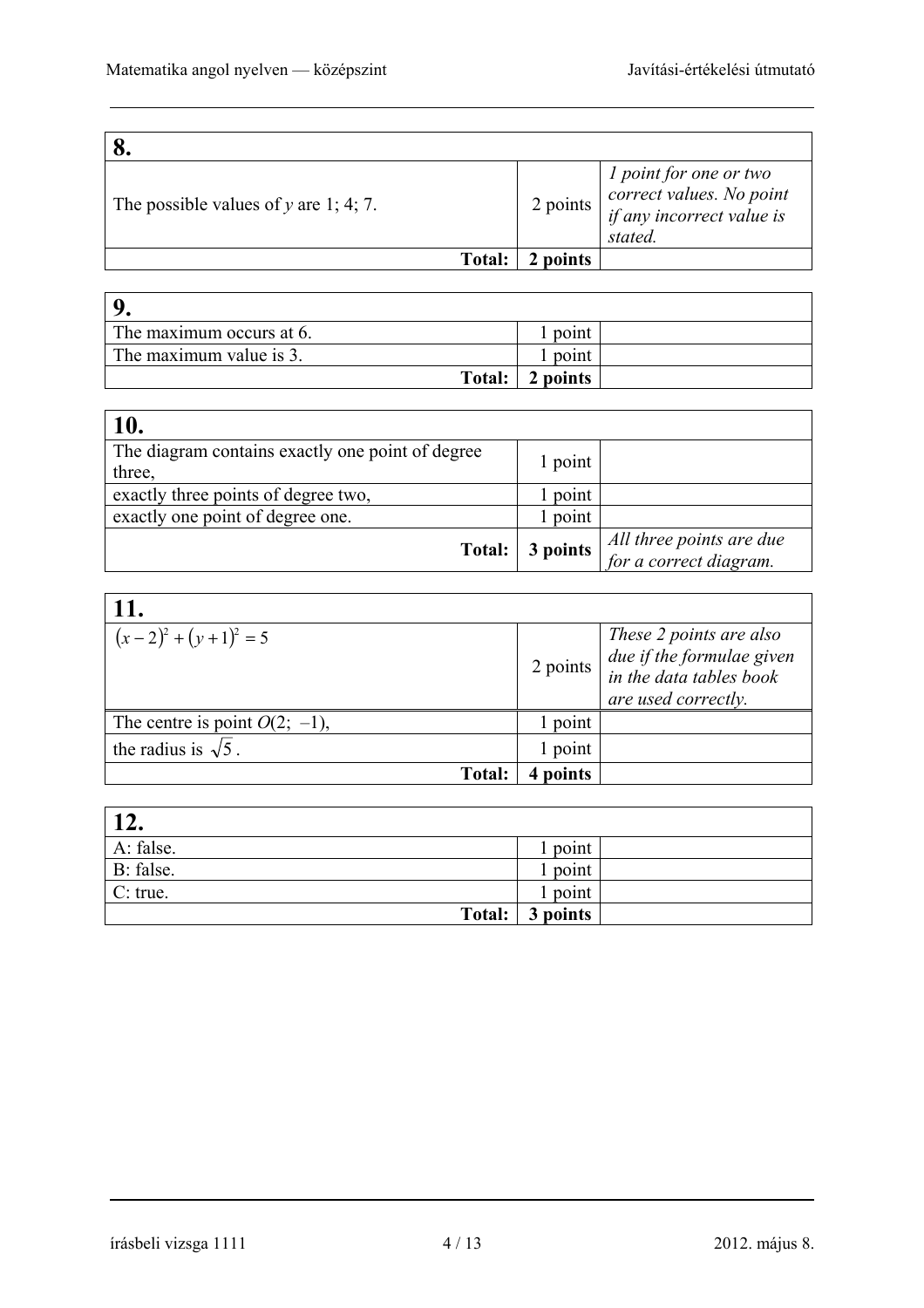**II. A** 

| II. A                                              |          |  |
|----------------------------------------------------|----------|--|
| $\vert$ 13. a)                                     |          |  |
| $1011_2=11$ ,                                      | 2 points |  |
| Paul's statement is false.                         | 1 point  |  |
| Total:                                             | 3 points |  |
|                                                    |          |  |
| <b>13. b)</b><br>$\frac{10 = a_1 + 36}{a_1 = -26}$ |          |  |
|                                                    | 1 point  |  |
|                                                    | 1 point  |  |
| <b>Total:</b>                                      | 2 points |  |

| 13. c) Solution $1$                                   |          |                                                  |
|-------------------------------------------------------|----------|--------------------------------------------------|
| $-26+(n-1)\cdot 4\geq 100$                            | 2 points | Award 1 point if a stricter<br>relation is used. |
| $n \ge 32.5$ , therefore the index of the term is 33. | l point  |                                                  |
| The term in question is $a_{33} = 102$ .              | 1 point  |                                                  |
| Total:                                                | 4 points |                                                  |

| $\vert$ 13. c) Solution 2                                                       |         |  |
|---------------------------------------------------------------------------------|---------|--|
| The sequence consists of numbers leaving a<br>remainder of 2 when divided by 4. | 1 point |  |
| The smallest such number of three digits is 102.                                | point   |  |
| $10 + k \cdot 4 = 102$ ; $k = 23$                                               | 1 point |  |
| Thus the index of the term in question is<br>$10 + 23 = 33$ .                   | 1 point |  |
| <b>Total:</b>                                                                   | points  |  |

| $\vert$ 13. d)                                       |          |  |
|------------------------------------------------------|----------|--|
| The first two-digit positive term is $a_{10} = 10$ , |          |  |
| and the last one is $a_{32} = 98$ ,                  | 2 points |  |
| so the set has $22+1=23$ elements.                   | point    |  |
| Total:                                               | 3 points |  |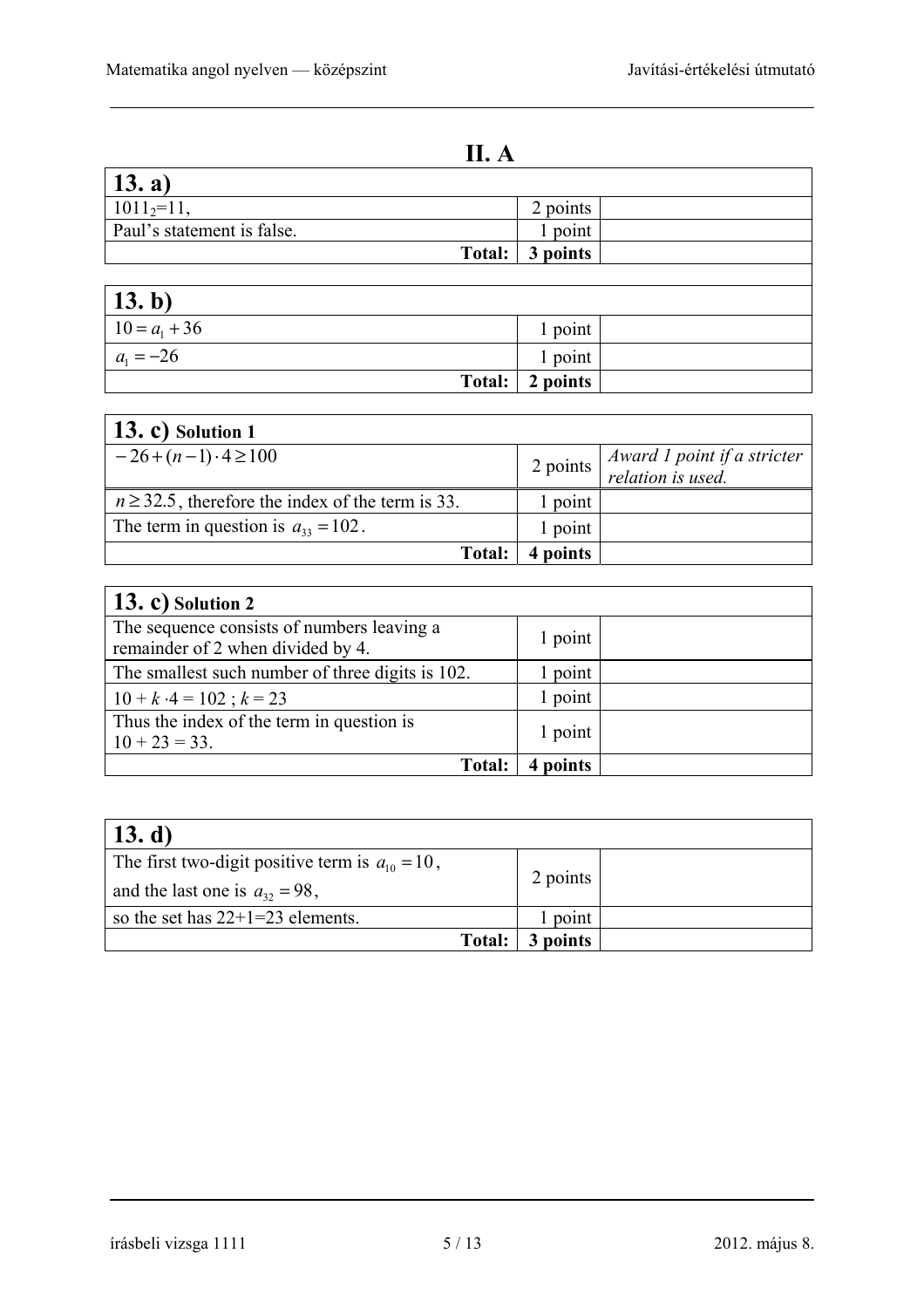| 14. a)                                            |         |                                                                                      |
|---------------------------------------------------|---------|--------------------------------------------------------------------------------------|
| number of favourable cases<br>number of all cases |         | $This point is also due if the 1 point [idea is only reflected by]$<br>the solution. |
| 1978<br>12320                                     | 1 point |                                                                                      |
| $\approx 0.16$                                    | 1 point | $\approx 16,06\%$                                                                    |
| Total:                                            | points  |                                                                                      |

| 14. b)                                                                                                                                 |          |                                                                                                       |
|----------------------------------------------------------------------------------------------------------------------------------------|----------|-------------------------------------------------------------------------------------------------------|
| between 18 and 60<br><u>under 18 -</u><br>over 60                                                                                      |          |                                                                                                       |
| The number of those over 60 treated in hospital is<br>$1978 - 138 - 633 = 1207$ .                                                      | 1 point  |                                                                                                       |
| The 138 people under 18 correspond to a central<br>angle of $\frac{138}{1978} \cdot 360^\circ \approx 25^\circ$ .                      | 1 point  | If the correct method of<br>calculating the central<br>angle is not shown at all,                     |
| The 633 between 18 and 60 correspond to a central<br>angle of $\left(\frac{633}{1978} \cdot 360^{\circ} \approx \right) 115^{\circ}$ . | 1 point  | award only 1 point even<br>for numerically correct<br>answers.                                        |
| The 1207 over 60 correspond to a central angle of<br>$\left(\frac{1207}{1978}\cdot 360^{\circ}\approx\right)$ 220°.                    | 1 point  | If one detailed<br>calculation is shown only<br>but all three results are<br>correct, award 2 points. |
| Correct pie chart (with correct angles by eye, sectors<br>labelled).                                                                   | 1 point  |                                                                                                       |
| Total:                                                                                                                                 | 5 points |                                                                                                       |

| 14. c)                                                                                                                                |         |                                |
|---------------------------------------------------------------------------------------------------------------------------------------|---------|--------------------------------|
| $12320 \cdot 0.24 =$                                                                                                                  | 1 point |                                |
| $=$ 2956.8( $\approx$ 2957) of those living in Ailington are<br>over $60$ .                                                           |         | 1 point   $Accept\ 2956, too.$ |
| The number of those over 60 treated in hospital is<br>1207, so the probability in question is $\frac{1207}{2957}$ ( $\approx 0.41$ ). | 1 point |                                |
| The probability increased by $0.41 - 0.16 = 0.25$ .                                                                                   | 1 point |                                |
| <b>Total:</b>                                                                                                                         | points  |                                |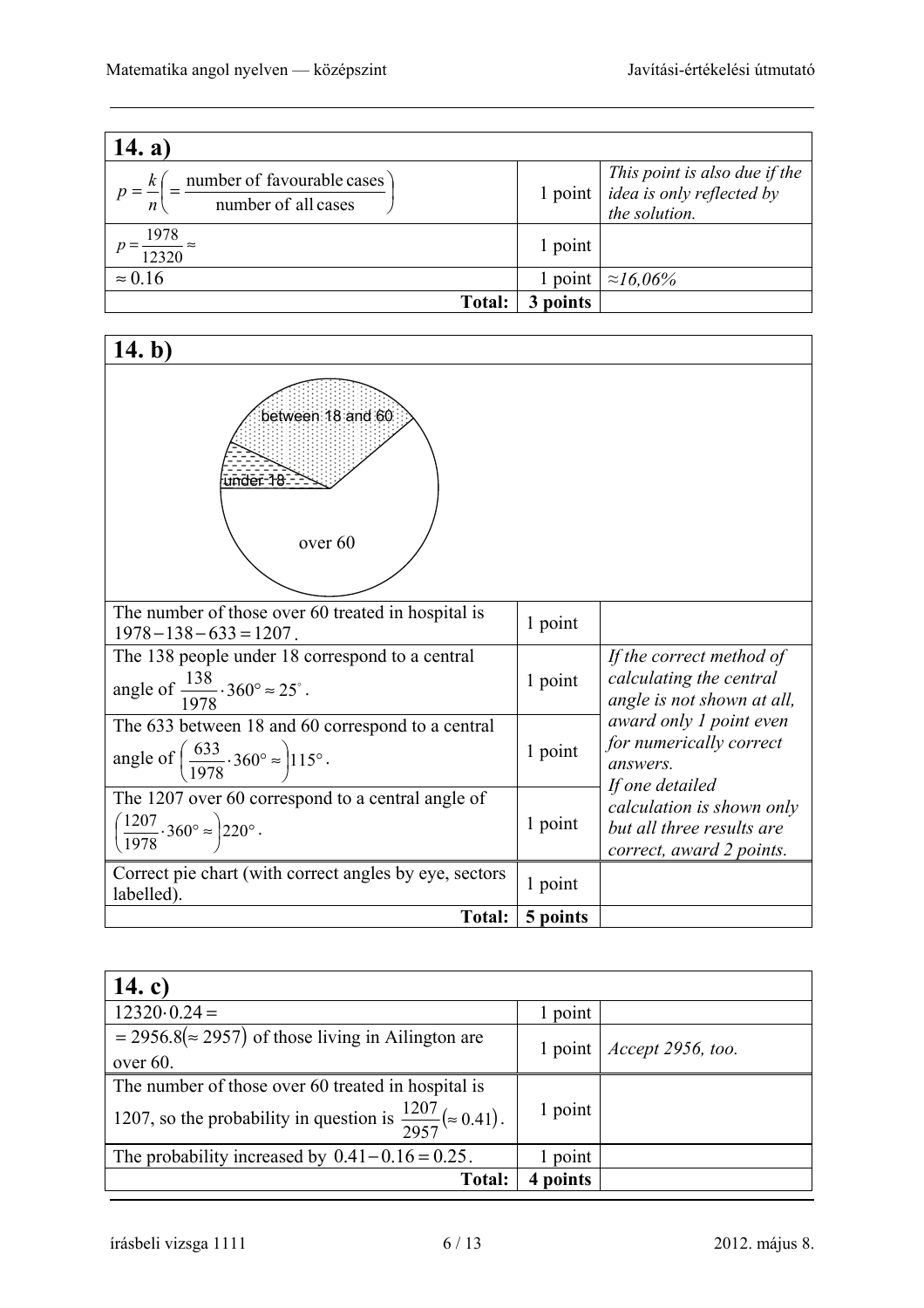| 15.                                                                                                                                                                                          |              |                                                                             |
|----------------------------------------------------------------------------------------------------------------------------------------------------------------------------------------------|--------------|-----------------------------------------------------------------------------|
| Applying the cosine rule to triangle $ABP$ :                                                                                                                                                 | 1 point      | This point is also due if<br>the idea is only reflected<br>by the solution. |
| $BP^2 = 620^2 + 720^2 - 2.620.720 \cdot \cos 53^\circ$ ,                                                                                                                                     | 1 point      |                                                                             |
| $BP \approx 605$                                                                                                                                                                             | 2 points $*$ |                                                                             |
| Angle $AQB$ is 19 $^{\circ}$ .                                                                                                                                                               | 1 point      |                                                                             |
| Applying the sine rule to triangle $ABQ$ (twice):                                                                                                                                            | 1 point      | This point is also due if<br>the idea is only reflected<br>by the solution. |
| $\frac{620}{\sin 19^\circ} = \frac{AQ}{\sin 108^\circ},$                                                                                                                                     | 1 point      |                                                                             |
| $AQ \approx 1811$                                                                                                                                                                            | 1 point *    |                                                                             |
| $PQ \approx 1811 - 720 = 1091$                                                                                                                                                               | 1 point $*$  |                                                                             |
| $\frac{620}{\sin 19^\circ} = \frac{BQ}{\sin 53^\circ},$                                                                                                                                      | 1 point      |                                                                             |
| $BQ \approx 1521$                                                                                                                                                                            | 1 point *    |                                                                             |
| The distances, rounded to the nearest metre, are<br>$PQ = 1091$ m, $BQ = 1521$ m and $BP = 605$ m.                                                                                           | 1 point $*$  | This point is awarded for<br>the correct unit $(m)$ in the<br>answer.       |
| Total:                                                                                                                                                                                       | 12 points    |                                                                             |
| The points marked with $*$ are also due if the results differ by at most 3m from those in the<br>markscheme, provided that there is evidence for rounding correctly during the calculations. |              |                                                                             |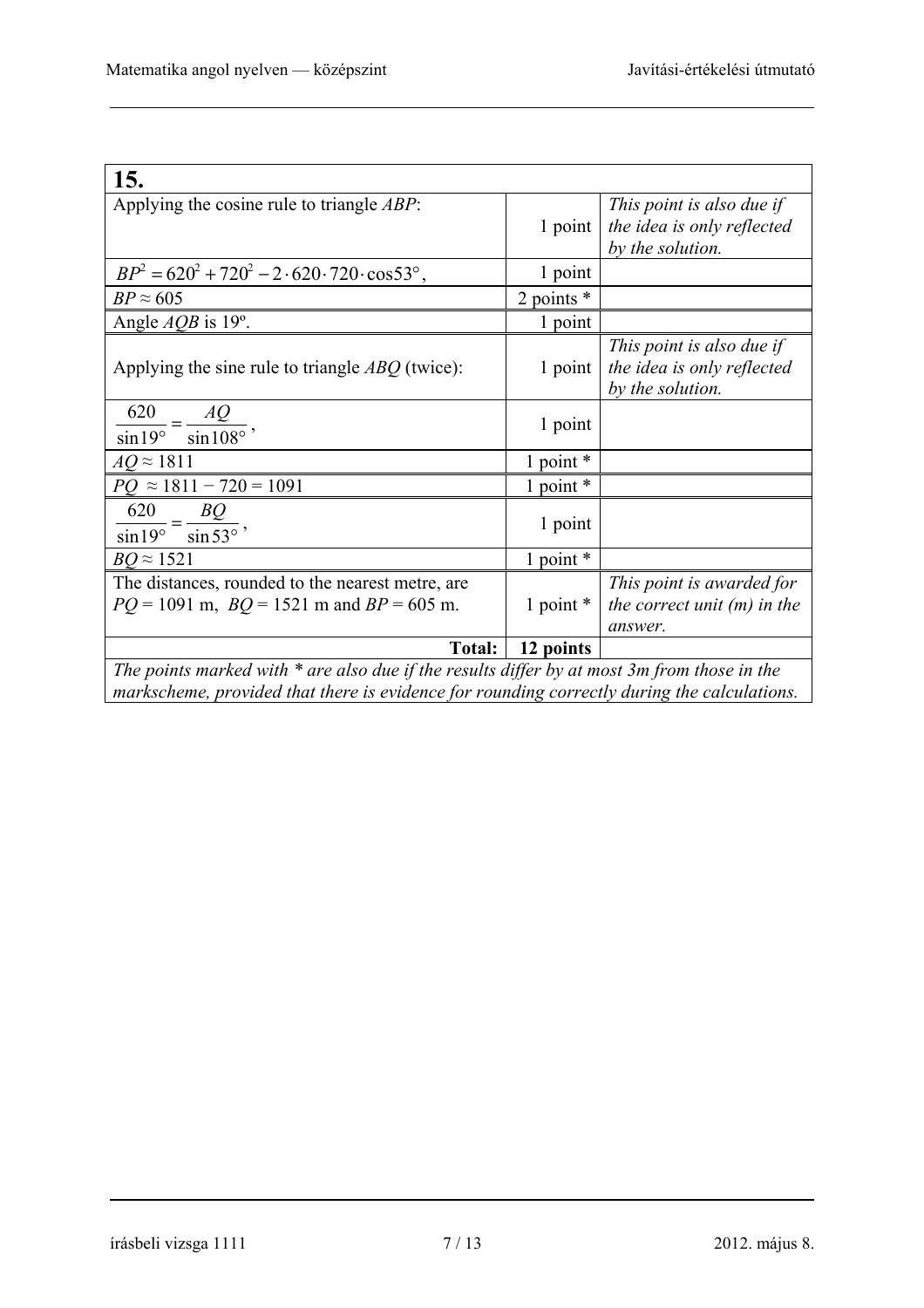### **II. B**

| 16. $a)$                                                       |          |  |
|----------------------------------------------------------------|----------|--|
| (In team $A$ , each of the 7 players plays a game              |          |  |
| against each of the other 6. That means every game             |          |  |
| is counted twice.)                                             | 1 point  |  |
| There were $\frac{7 \cdot 6}{2}$ = 21 games in team A.         |          |  |
| (Team <i>B</i> has <i>n</i> members,)                          |          |  |
| the number of games played is $\frac{n \cdot (n-1)}{2} = 55$ . | 2 points |  |
| This leads to the equation $n^2 - n - 110 = 0$ .               | 1 point  |  |
| The positive root is 11 (the roots are $-10$ and 11).          | 2 points |  |
| Team <i>B</i> has 11 members.                                  | 1 point  |  |
| <b>Total:</b>                                                  | points   |  |

| 16. b)                                                                   |                 |  |
|--------------------------------------------------------------------------|-----------------|--|
| Each of the 6 players from team A plays 8 games.                         | point           |  |
| That makes a total of $6.8 = 48$ games played during<br>the second week. | 2 points        |  |
|                                                                          | Total: 3 points |  |

| 16. c)                                                                                                                                      |          |                                                                                      |
|---------------------------------------------------------------------------------------------------------------------------------------------|----------|--------------------------------------------------------------------------------------|
| (The classical model of probability can be applied.)<br>number of favourable cases<br>$p = -$<br>number of all cases                        | 1 point  | This point is also due if<br>the idea is only reflected<br>by the solution.          |
| The winners may be selected in $\binom{18}{4}$ ways.                                                                                        | 1 point  |                                                                                      |
| There are 7 ways to choose 1 out of the 7 members<br>of team $A$ ,                                                                          | 1 point  |                                                                                      |
| and $\binom{11}{3}$ ways to choose 3 out of the 11 members of<br>team $B$ .                                                                 | 1 point  | These points are also due<br><i>if the candidate only</i><br>expresses the number of |
| (The two selections are independent of each other.)                                                                                         |          | favourable cases                                                                     |
| The number of favourable cases is $7 \cdot \binom{11}{3}$ .                                                                                 | 1 point  | correctly.                                                                           |
| The probability in question is<br>$p = \frac{7 \cdot \binom{11}{3}}{\binom{18}{4}} \quad \left( = \frac{7 \cdot 165}{3060} \right) \approx$ | 1 point  |                                                                                      |
| $\approx 0.377 \approx 38\%$ .                                                                                                              | 1 point  | Award the 1 point for the<br>correct probability<br>expressed in any form.           |
| <b>Total:</b>                                                                                                                               | 7 points |                                                                                      |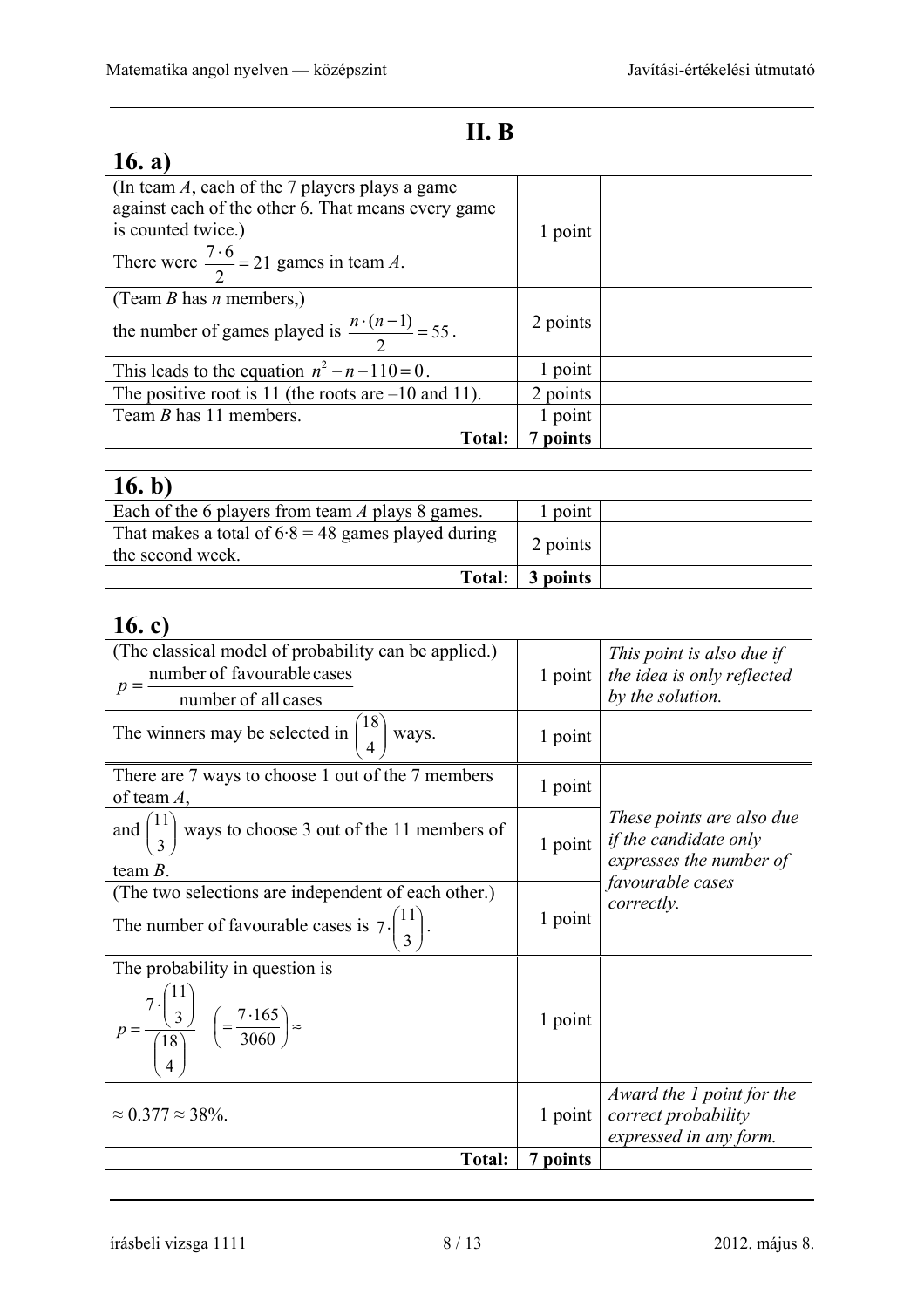| (17. a)                                                                           |          |                                                                                                |
|-----------------------------------------------------------------------------------|----------|------------------------------------------------------------------------------------------------|
| $2x-1>0$ and $2x-3>0$ , therefore $x>1.5$                                         | 1 point  | This point is also due if<br>the extraneous root is<br>rejected at the end by<br>substitution. |
| By the identities of logarithms:<br>$lg(2x-1)(2x-3) = lg8$                        | 1 point  |                                                                                                |
| (The logarithm function is one-to-one,) therefore<br>$(2x-1)(2x-3) = 8$ , that is | 1 point  |                                                                                                |
| $4x^2-8x-5=0$ .                                                                   | 1 point  |                                                                                                |
| The roots are<br>$x_1 = \frac{5}{2}$ and $x_2 = -\frac{1}{2}$ .                   | 1 point  |                                                                                                |
| Only $x_1 = \frac{5}{2}$ is in the domain, and that is really a<br>solution.      | 1 point  |                                                                                                |
| <b>Total:</b>                                                                     | 6 points |                                                                                                |

| (17. b)                                                                                                                                                            |          |                                                                                                                 |
|--------------------------------------------------------------------------------------------------------------------------------------------------------------------|----------|-----------------------------------------------------------------------------------------------------------------|
| By solving the equation for $\cos x$ , the roots of the<br>quadratic equation in a) are obtained.<br>$((\cos x)_1 = \frac{5}{2}$ and $(\cos x)_2 = -\frac{1}{2}$ ) | 2 points |                                                                                                                 |
| $\cos x = \frac{5}{2}$ is not possible.                                                                                                                            | 1 point  |                                                                                                                 |
| The only angle x obtained from $\cos x = -\frac{1}{2}$ that may<br>be an angle of a triangle is $x = 120^\circ = \frac{2\pi}{3}$ , and that                        | 1 point  | Award the point for either<br>correct value of the<br>angle.<br>Award no point if any<br>other angle is listed. |
| is really a solution.                                                                                                                                              |          |                                                                                                                 |
| <b>Total:</b>                                                                                                                                                      | 4 points |                                                                                                                 |

| $(17, c)$ Solution 1                                                                                            |         |  |
|-----------------------------------------------------------------------------------------------------------------|---------|--|
| With the new variable $\sqrt{y} = z$ introduced,                                                                | 1 point |  |
| only solutions $0 \le z$ are sought.                                                                            | 1 point |  |
| The only non-negative root of the quadratic equation<br>$4z^2-8z-5=0$ is $z=\frac{5}{2}$ .                      | 1 point |  |
| It follows that the solution of the original equation is<br>$y = \frac{25}{4}$ , and that is really a solution. | 1 point |  |
| <b>Total:</b>                                                                                                   | points  |  |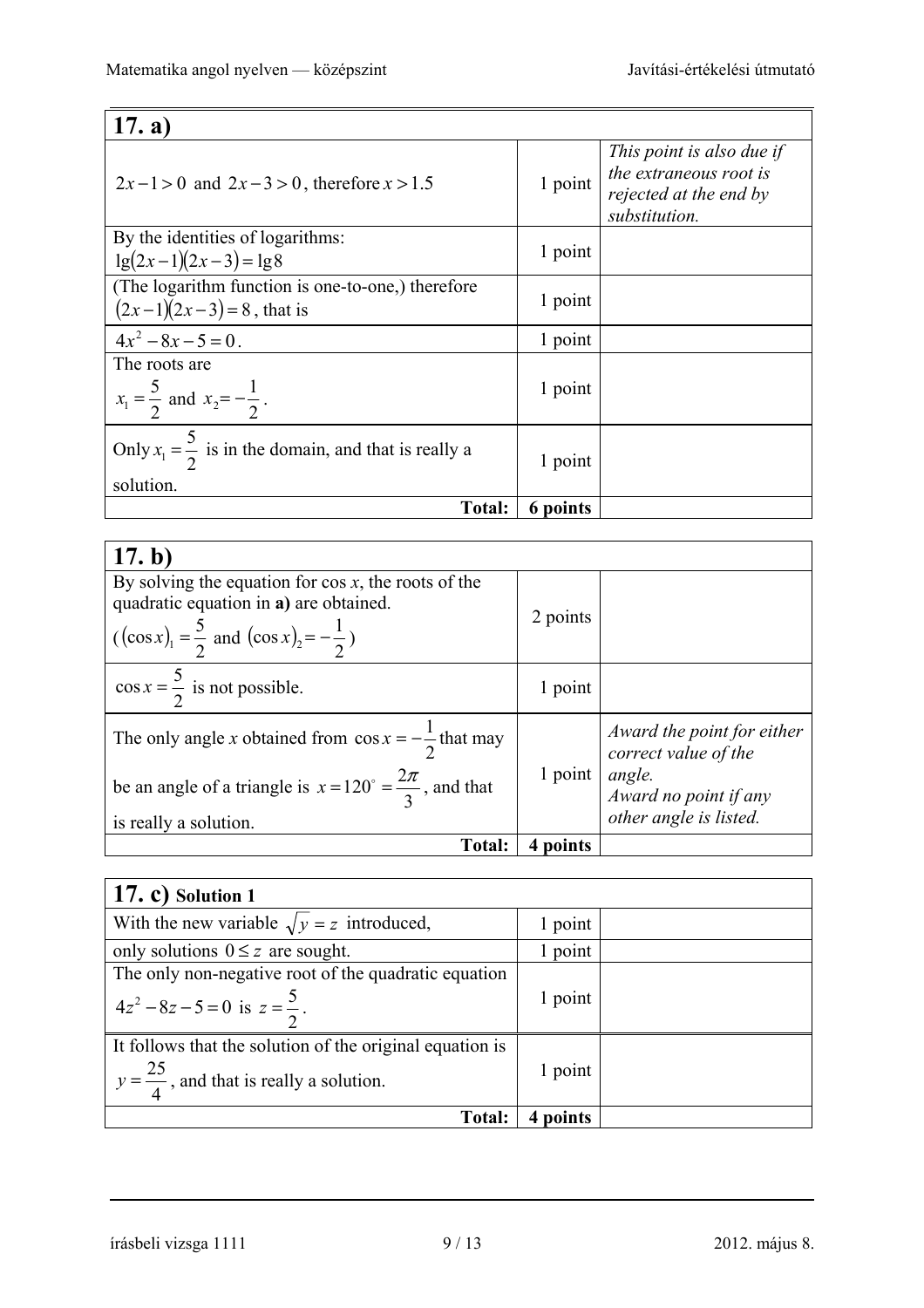┓

| $(17, c)$ Solution 2                                                     |          |  |
|--------------------------------------------------------------------------|----------|--|
| Squaring both sides:                                                     |          |  |
| $16y^2 - 40y + 25 = 64y$                                                 | 1 point  |  |
| The roots of the quadratic equation                                      |          |  |
| $16y^2 - 104y + 25 = 0$ are $y_1 = \frac{25}{4}$ , $y_2 = \frac{1}{4}$ . | 2 points |  |
| Checking by substitution, or considering the range                       |          |  |
| of each side to show that only the first root satisfies                  | 1 point  |  |
| the equation.                                                            |          |  |
| <b>Total:</b>                                                            | 4 pont   |  |

### **17. d)**

| 17. UJ                                                      |          |                                                                                                                                                    |
|-------------------------------------------------------------|----------|----------------------------------------------------------------------------------------------------------------------------------------------------|
| If the middle number is fixed,                              |          | $\begin{array}{c c} \hline \text{This point is also due if} \\ \text{1 point} & \text{the idea is only reflected} \end{array}$<br>by the solution. |
| the other six numbers can be ordered in 6! ways,            | point    |                                                                                                                                                    |
| thus there are 720 possible orders of the seven<br>numbers. | 1 point  |                                                                                                                                                    |
| <b>Total:</b>                                               | 3 points |                                                                                                                                                    |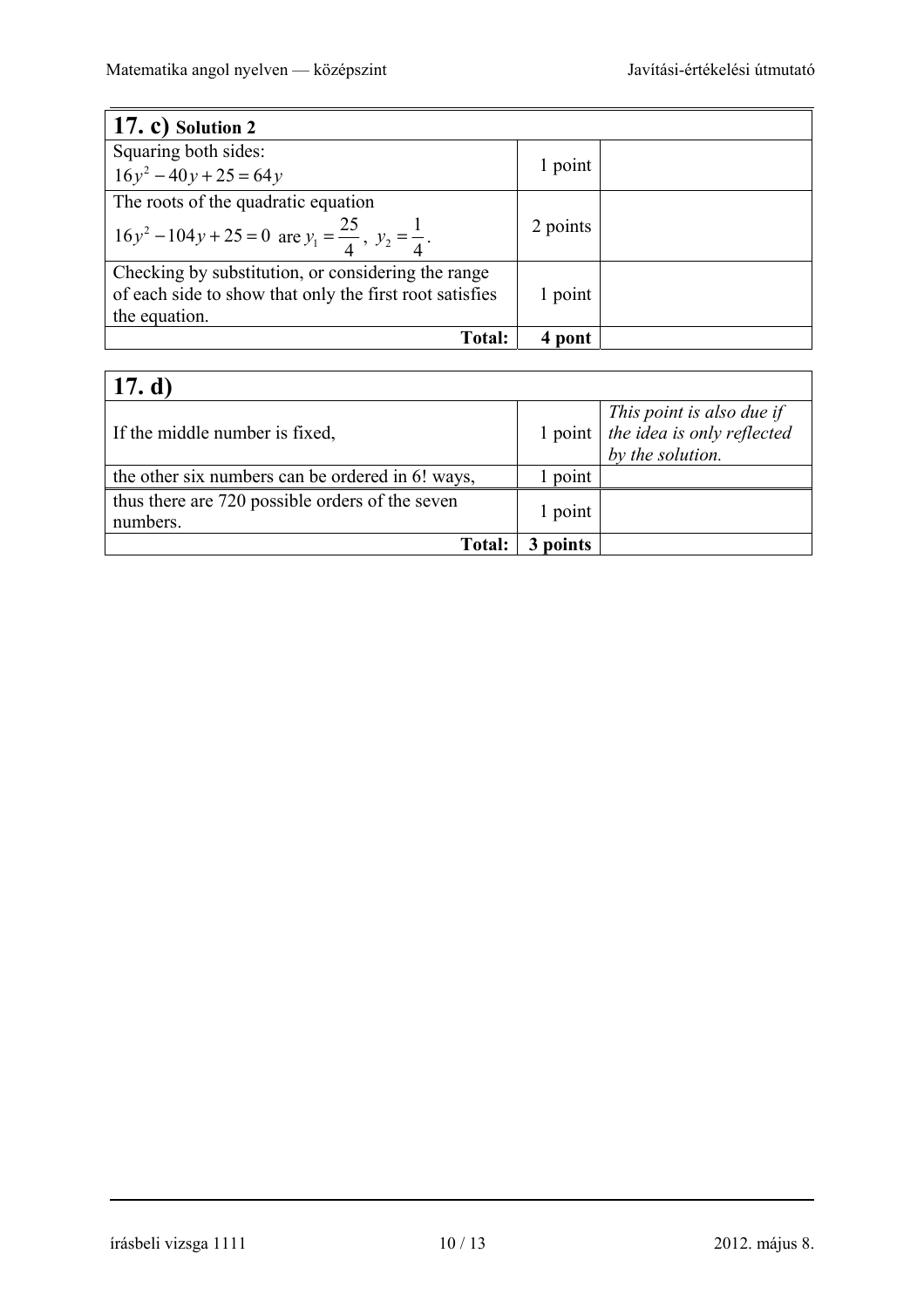| 18. a)                                                                                                                                                                                                                                                                                                                                          |          |                                                                            |
|-------------------------------------------------------------------------------------------------------------------------------------------------------------------------------------------------------------------------------------------------------------------------------------------------------------------------------------------------|----------|----------------------------------------------------------------------------|
| Æ!<br>$\frac{1}{3}$ m<br>$\overline{F}$<br>$\boldsymbol{B}$<br>E<br>3 <sub>m</sub><br>3 <sub>m</sub><br>8m<br>( i<br>$\overline{C}$<br>D<br>3 <sub>m</sub>                                                                                                                                                                                      |          |                                                                            |
| Understanding the problem.                                                                                                                                                                                                                                                                                                                      | 1 point  |                                                                            |
| The surface of the lower part of the water tank<br>(surface area of a hemisphere of radius $r = 3$ metres):<br>$A_1 = \frac{4r^2\pi}{2} = 2r^2\pi = 2\cdot3^2\cdot\pi = 18\pi (\approx 56.5)$                                                                                                                                                   | 1 point  |                                                                            |
| The surface of the middle part (the lateral surface)<br>area of a circular cylinder of radius $r = 3$ metres and<br>height $m = 8$ metres):<br>$A_2 = 2r\pi m = 2 \cdot 3 \cdot \pi \cdot 8 = 48\pi (\approx 150.8)$                                                                                                                            | 1 point  |                                                                            |
| The surface of the upper part of the tank (the lateral<br>surface area of a right circular cone of radius $r = 3$<br>metres and height $m = 3$ metres):<br>The slant height is $AB = a = \sqrt{2r}$                                                                                                                                             | 1 point  |                                                                            |
| $A_3 = r a \pi = 3.3 \sqrt{2} \cdot \pi = 9 \sqrt{2} \pi (\approx 40)$                                                                                                                                                                                                                                                                          | 1 point  |                                                                            |
| The total interior surface area is<br>$A = 18\pi + 48\pi + 9\sqrt{2}\pi = (66 + 9\sqrt{2})\pi \approx 247.33 \text{ m}^2.$<br>Since the wording of the problem implies that the<br>result should be rounded upwards to make sure that<br>there is enough material for coating the entire<br>surface, the correct answer is 248 m <sup>2</sup> . | 1 point  | Award this point for the<br>mathematical rounding<br>to 247 $m^2$ as well. |
| <b>Total:</b>                                                                                                                                                                                                                                                                                                                                   | 6 points |                                                                            |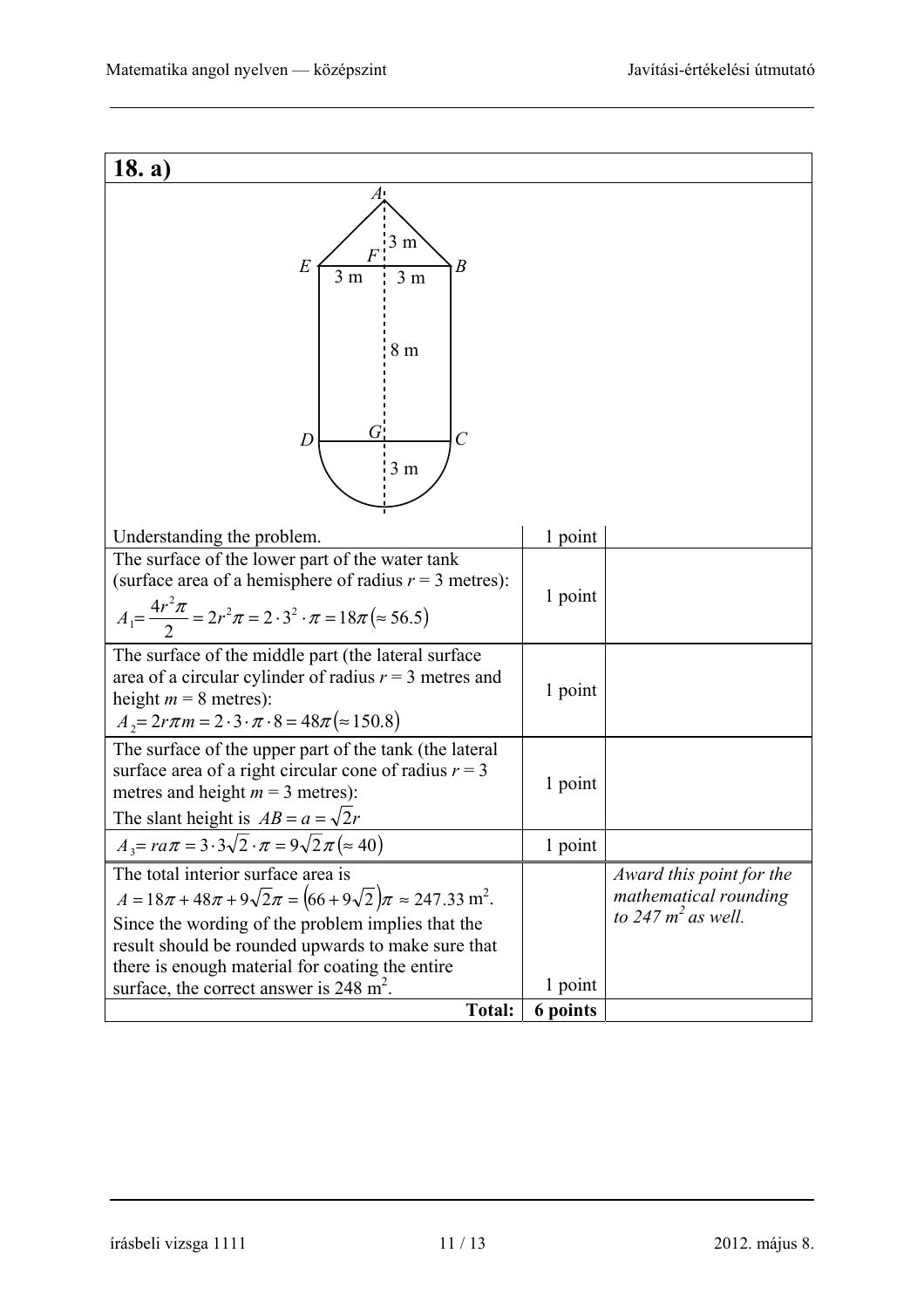